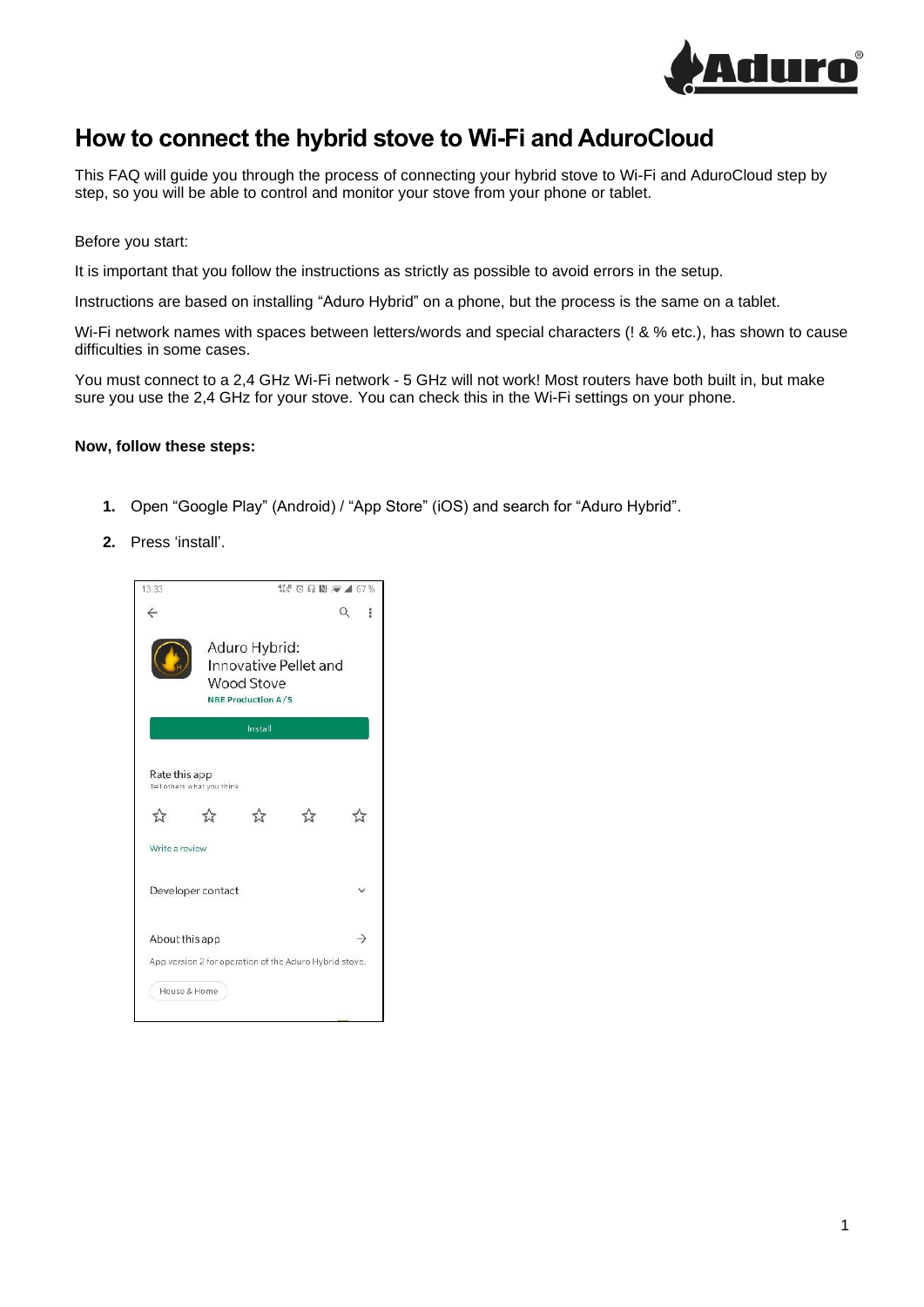

- a. Find the serial number (5 digits) and password (10 digits) on the sticker located on the inside of the lower door.
- b. Open Wi-Fi settings on your phone and connect to the hybrid stoves built in Wi-Fi. The name of the Wi-Fi-network is "Aduro-" followed by the 5-digit serial number of your stove – i.e., "Aduro-46XXX".



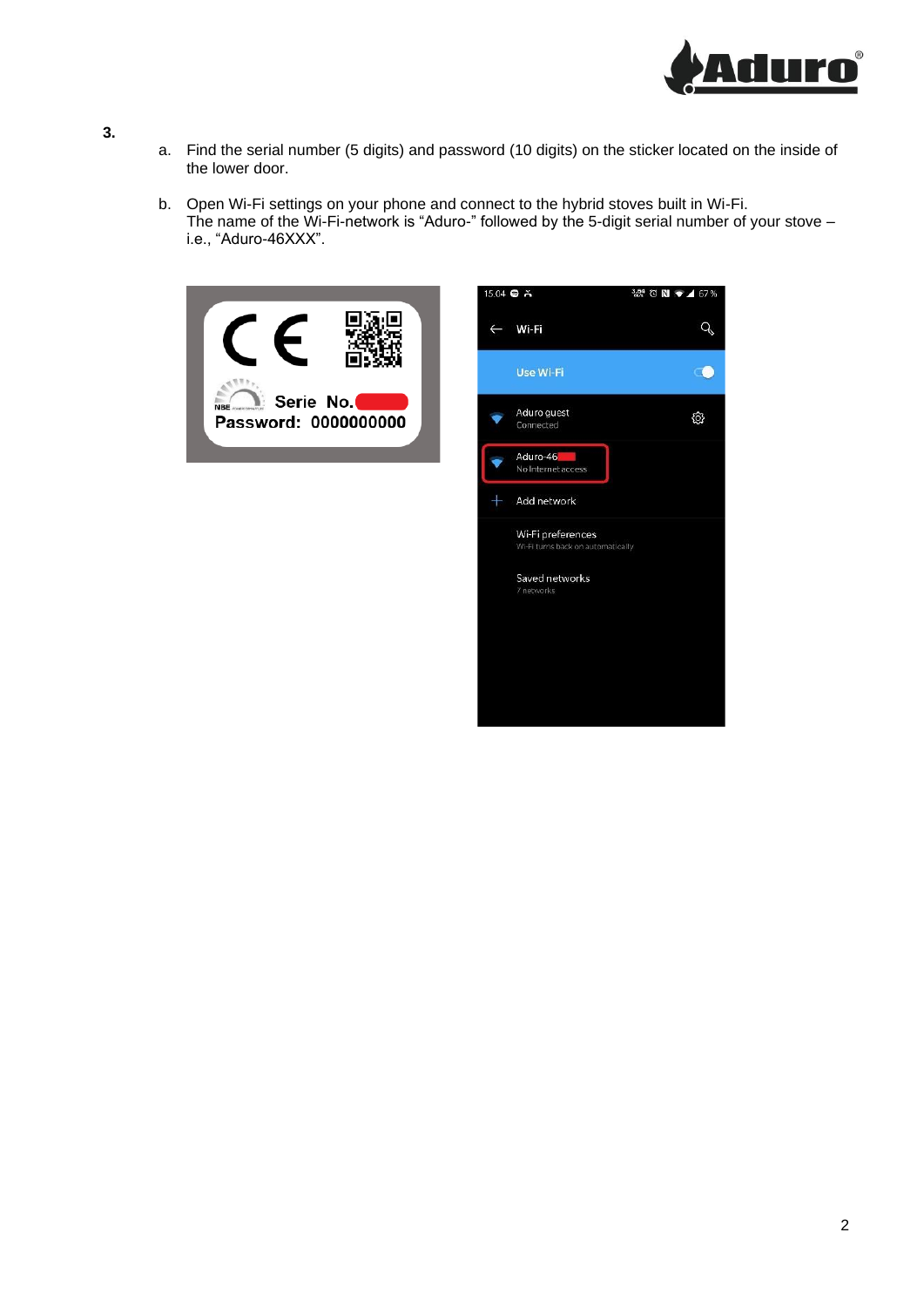

- a. Open the app on your phone. Allow the app to "access device's location". This is required for the app to work.
- b. Choose the language of your preference.
- c. Read and accept the terms and conditions for using the hybrid stove and app.

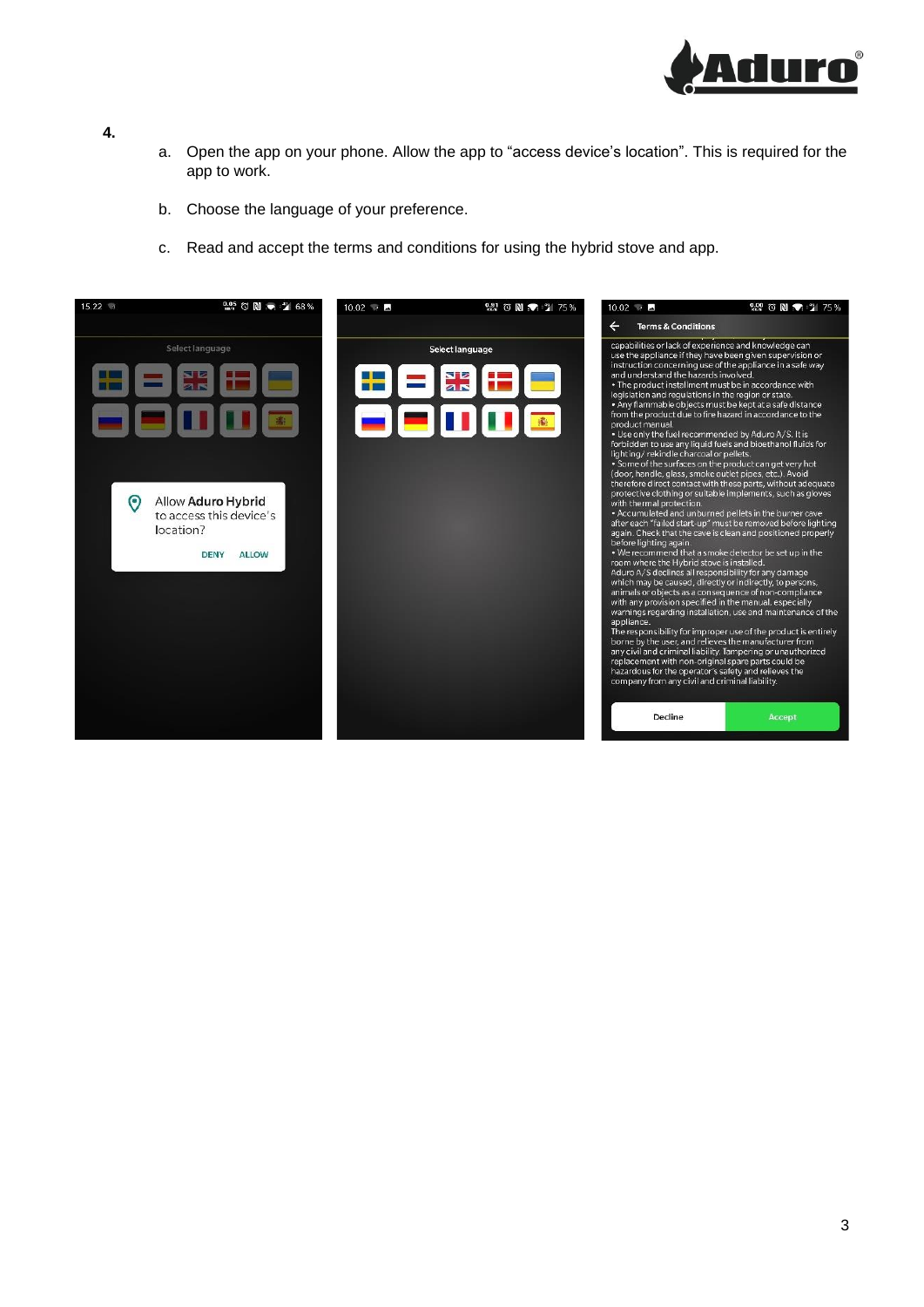

- a. Press "Start" to begin the connection process.
- b. Enter serial number and password for your stove in the respective fields and check "Connect directly to stove Wi-Fi". Press "Continue".



- c. Press "Setup Wi-Fi"
- d. "Aduro Cloud" is a solution that brings your hybrid stove online. Aduro Cloud lets you program and manage your stove with your phone or tablet from anywhere. Read and Accept terms and conditions for AduroCloud.

| $10.03 \pm 2$                                                                                                                                                       | $219$ $\circ$ $\bullet$ $\bullet$ $31$ 75% | $10.03 \t B$                                                            | 2.9 ◎ N ● ■ 75 %                                                                                                                                                                                                                                                                                                                                                                                                                                                                                                                                    |
|---------------------------------------------------------------------------------------------------------------------------------------------------------------------|--------------------------------------------|-------------------------------------------------------------------------|-----------------------------------------------------------------------------------------------------------------------------------------------------------------------------------------------------------------------------------------------------------------------------------------------------------------------------------------------------------------------------------------------------------------------------------------------------------------------------------------------------------------------------------------------------|
| PAduro                                                                                                                                                              | $\leftarrow$                               | <b>Terms &amp; Conditions</b>                                           |                                                                                                                                                                                                                                                                                                                                                                                                                                                                                                                                                     |
| Please enter the 5-6 digit serial number and 10 digit password<br>provided to connect to your oven.                                                                 |                                            | adjustment for your stove.                                              | Disclosure of information to third parties:<br>Our cloud solution is developed and operated by Aduro A/                                                                                                                                                                                                                                                                                                                                                                                                                                             |
| Credentials                                                                                                                                                         | +                                          |                                                                         | S and NBE Production A/S. Neither NBE Production A/S<br>nor Aduro A/S discloses your personal data or the stoves                                                                                                                                                                                                                                                                                                                                                                                                                                    |
| Connection                                                                                                                                                          |                                            |                                                                         | operating data to third parties. When using Aduro Cloud,<br>you accept the following conditions:                                                                                                                                                                                                                                                                                                                                                                                                                                                    |
| Result                                                                                                                                                              |                                            |                                                                         | 1. The use of Aduro Cloud is on your own responsibility.<br>The cloud enables you to adjust parameters that affect the                                                                                                                                                                                                                                                                                                                                                                                                                              |
| Successful connected<br>We recommend you setup your oven to a wifi router, so it<br>can access the Internet and can be controlled from remotely.<br>Current network |                                            | monitoring of the stove.                                                | stoves settings. Therefore, always be in the same room as<br>the stove, when changing in the stoves settings.<br>2.We emphasize that alarm cancellation must not be<br>performed unless you are fully aware of the reason for<br>the alarm and subsequently have the option of physical<br>3.Aduro A/S and NBE Production A/S can not be held                                                                                                                                                                                                       |
| Use existing wifi settings                                                                                                                                          |                                            | software.                                                               | responsible for any consequential effects of incorrectly set<br>values, which are both intentionally and unintentionally<br>possible. Due to errors and other issues in the cloud                                                                                                                                                                                                                                                                                                                                                                   |
| <b>Setup Wifi</b>                                                                                                                                                   |                                            | one of our Aduro partners.                                              | 4. If you are in doubt about setup via the cloud system, you<br>should apply for qualified support at either Aduro A/S or                                                                                                                                                                                                                                                                                                                                                                                                                           |
|                                                                                                                                                                     |                                            | lack of connection.<br>Permission<br>services and for marketing issues. | 5. The cloud service may sometimes have connection issues,<br>but these will be fixed as soon as possible. Aduro A/S and<br>NBE Production A/S can not be held liable for loss due to a<br>6. Any form of hacking, including simple retrieval of other<br>users' passwords, will result in police notification and<br>permanent exclusion from the service.<br>I hereby give permission to Aduro A/S, to gather and use the<br>combustion data among others to improve usage, service<br>and quality. Aduro may contact me both regarding technical |
|                                                                                                                                                                     |                                            | Decline                                                                 | Accept                                                                                                                                                                                                                                                                                                                                                                                                                                                                                                                                              |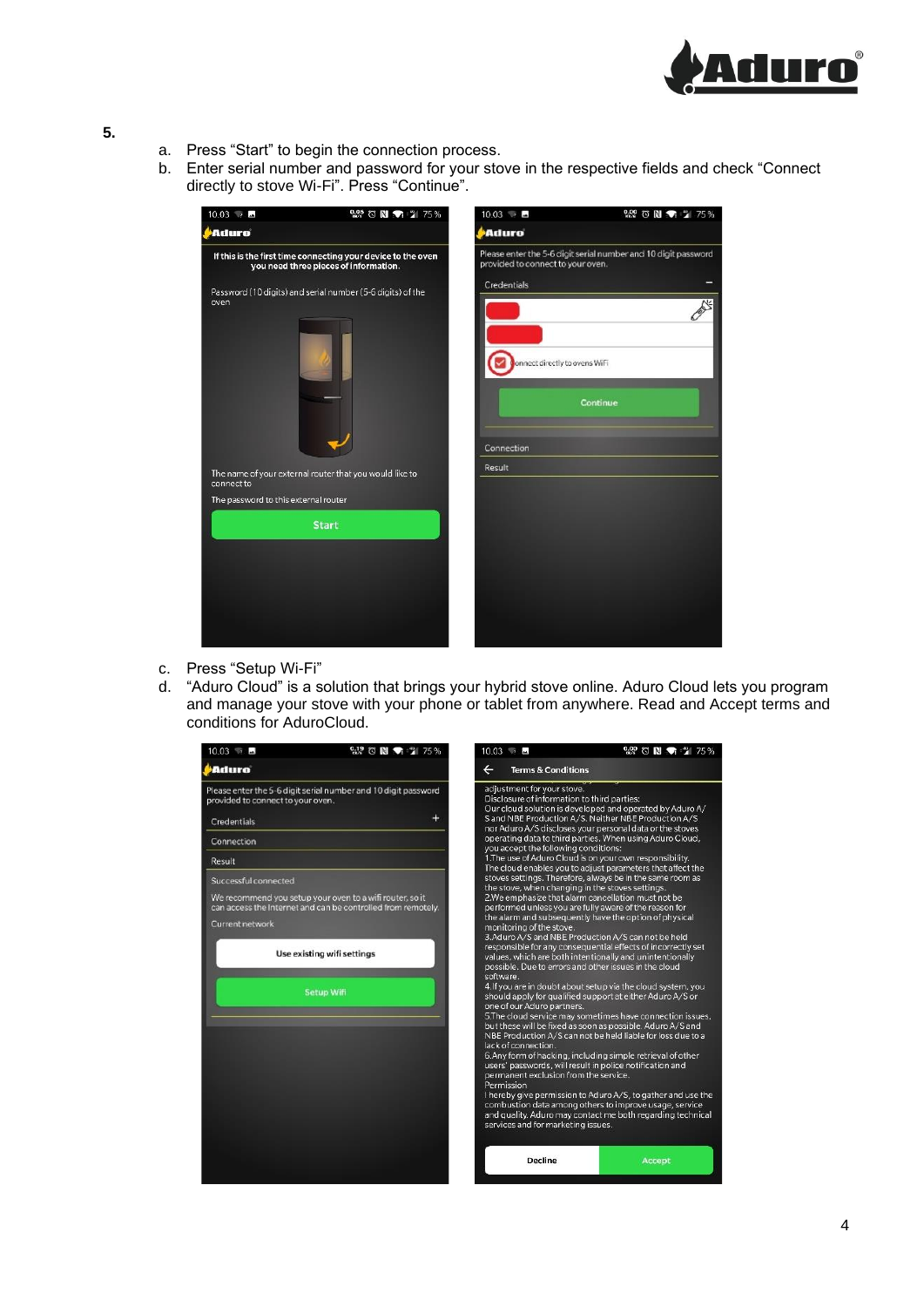

- a. Wait for your Wi-Fi network to appear in "Available network list", then press the network name.
- b. Enter password for your Wi-Fi network.



- c. Wait for the stove to connect it may take a couple of minutes.
- d. Your stove is now connected to your home Wi-Fi and AduroCloud (Stokercloud). Press "Finish and Swap to (your network name)".

| 10.05 $\sqrt{2}$          | $^{0.05}_{\text{\tiny{KW}*}}$ $\bullet$ $\bullet$ $\bullet$ $^{*9}_{\text{H}}$ 75% | 10.06 5                   | $\frac{0.76}{904}$ $\odot$ $\ddot{R}$ $\ddot{R}$ $\ddot{R}$ $\ddot{A}$ 75% |
|---------------------------|------------------------------------------------------------------------------------|---------------------------|----------------------------------------------------------------------------|
|                           | $\times$                                                                           |                           | $\times$                                                                   |
| Current network           |                                                                                    | Current network           |                                                                            |
| Available network list    |                                                                                    | Available network list    |                                                                            |
| Wifi Name                 |                                                                                    | Wifi Name                 |                                                                            |
| Password for WIFI network |                                                                                    | Password for WIFI network |                                                                            |
| Connect oven to WIFI      |                                                                                    | Connect oven to WIFI      |                                                                            |
|                           |                                                                                    | Wifi Name                 | Aduro guest                                                                |
|                           |                                                                                    | <b>Network Status</b>     | <b>Connected to Stokercloud</b>                                            |
|                           |                                                                                    | Network Status            |                                                                            |
|                           |                                                                                    |                           | <b>Finish and Swap to Aduro guest</b>                                      |
|                           |                                                                                    |                           |                                                                            |
|                           |                                                                                    |                           |                                                                            |
|                           |                                                                                    |                           |                                                                            |
|                           |                                                                                    |                           |                                                                            |
|                           |                                                                                    |                           |                                                                            |
|                           |                                                                                    |                           |                                                                            |
|                           |                                                                                    |                           |                                                                            |
|                           |                                                                                    |                           |                                                                            |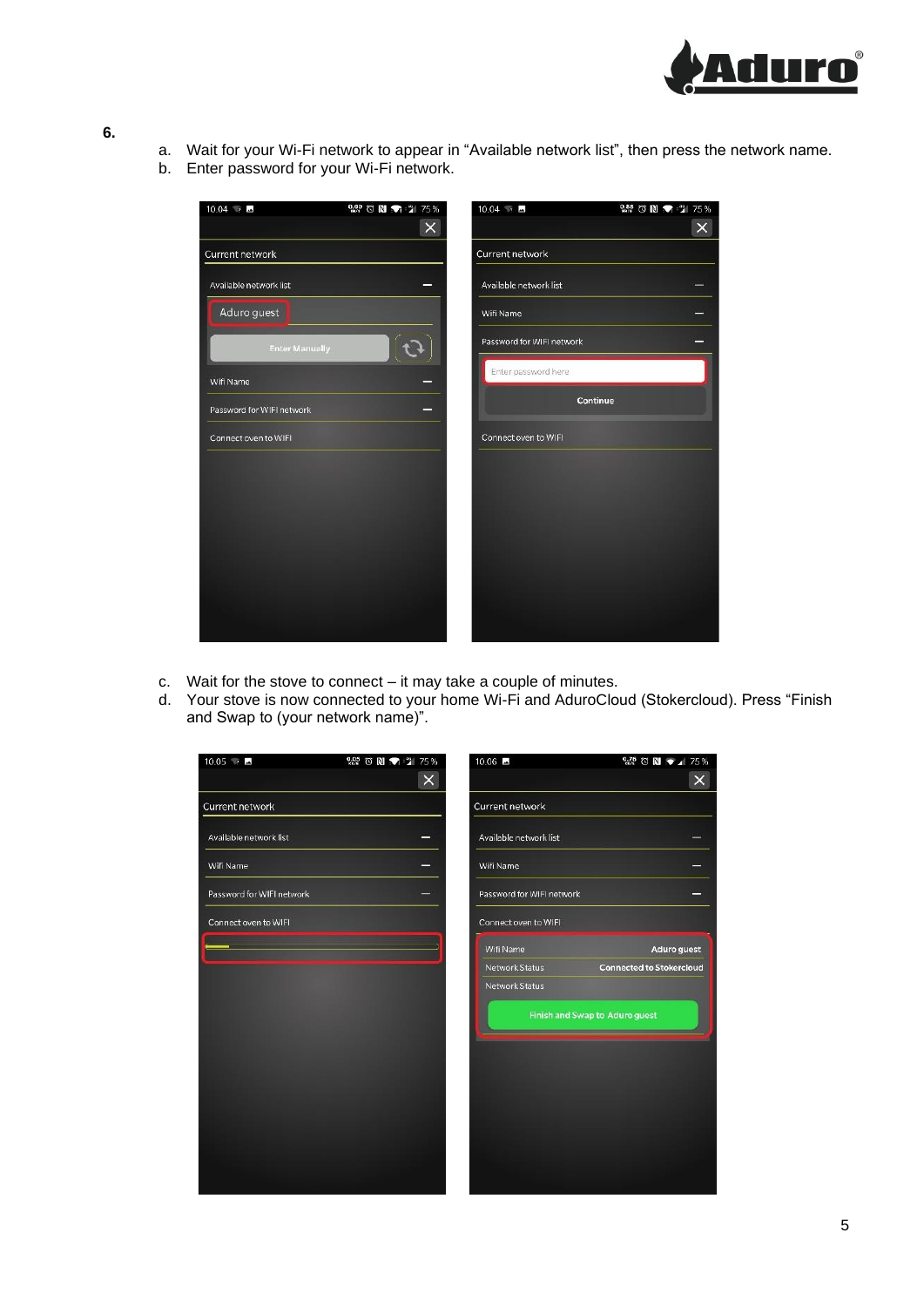

a. If the app is not able to automatically swap networks, switch to your home Wi-Fi manually, via your phones network settings.

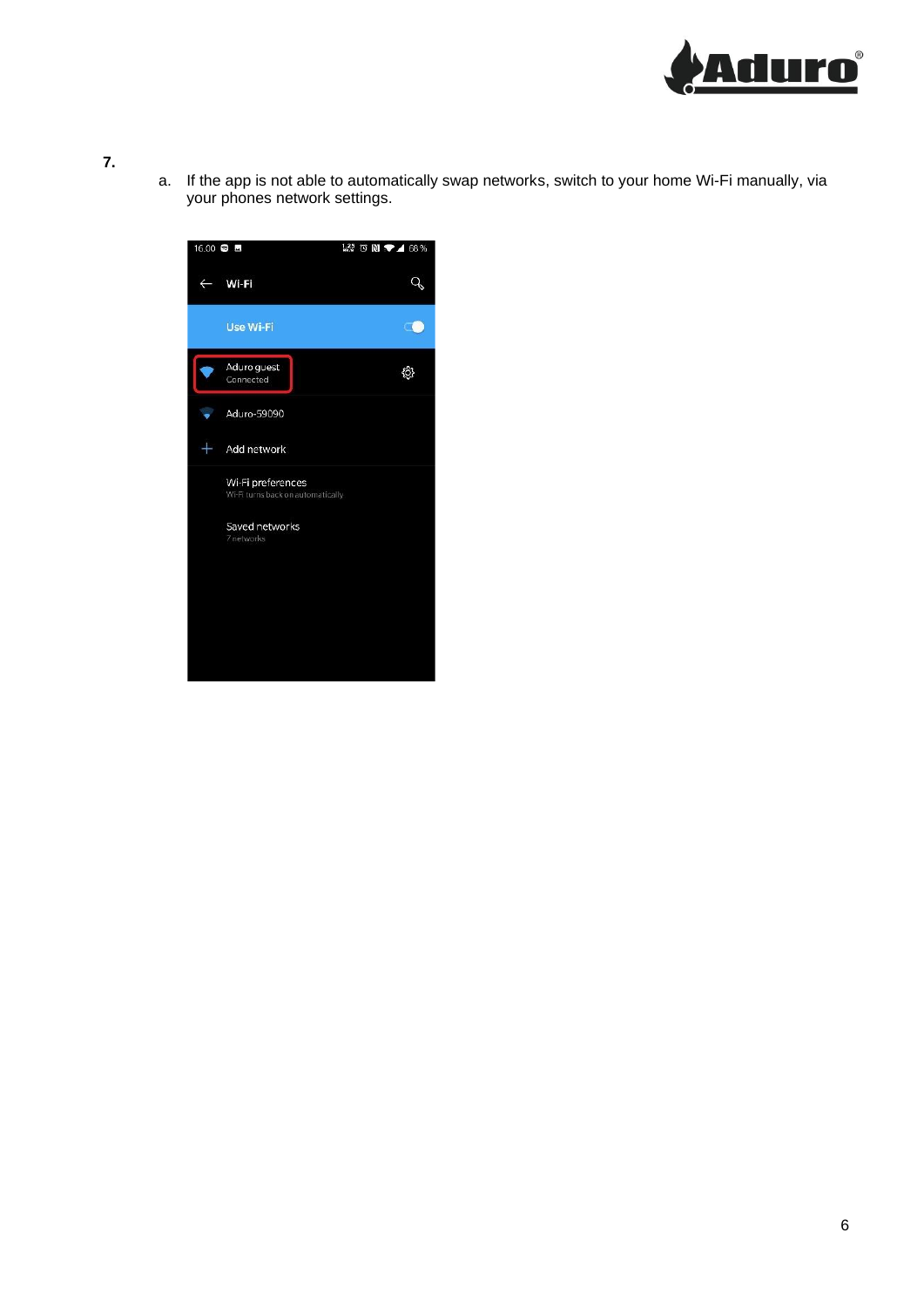

- a. When your stove is successfully connected to Wi-Fi it will automatically check for firmware updates. (Firmware: computer program that controls the stove). The update is automatic and mandatory to ensure the best performance of your stove. You can press "Push Firmware", forcing the app to skip the count down.
- b. Wait for the new firmware to download and install It normally takes a few minutes. Keep the phone near the stove during this process.
- c. When finished installing the new firmware, the controller will automatically restart to implement the new settings. This takes about 30 seconds. Following the restart of the controller, it may be necessary to restart the Aduro Hybrid-app too.

| 10.07 $\blacksquare$ | $1.03$ $\circledcirc$ $\circledcirc$ $\bullet$ $\bullet$ $\bullet$ 75%                                                                             | 10.07                           | $2.49$ $\circledcirc$ $\bullet$ $\bullet$ $\bullet$ 75% | $10.11 -$                                    | $\frac{0.04}{100}$ $\odot$ $\ddot{N}$ $\rightarrow$ $\cdots$ 74% |
|----------------------|----------------------------------------------------------------------------------------------------------------------------------------------------|---------------------------------|---------------------------------------------------------|----------------------------------------------|------------------------------------------------------------------|
| Aduro                | Search for over                                                                                                                                    | Adiuro                          | Search for over                                         | Atturo                                       | Search for over-                                                 |
| C.                   | <b>Update Firmware</b><br>The controller isn't running the latest version of<br>firmware. Firmware update will start in 10<br><b>Push Firmware</b> | Stopped $\bigcirc$<br>17%<br>d. | <b>Pushing version</b>                                  | Stopped $\circledR$<br>restart<br>100%<br>s. | $\sim 0$<br>Now loading firmware, and waiting for controller to  |
|                      | v2.31/705.23/56258                                                                                                                                 |                                 | v2.31/705.23/56258                                      |                                              | v2.31/705.23/56258                                               |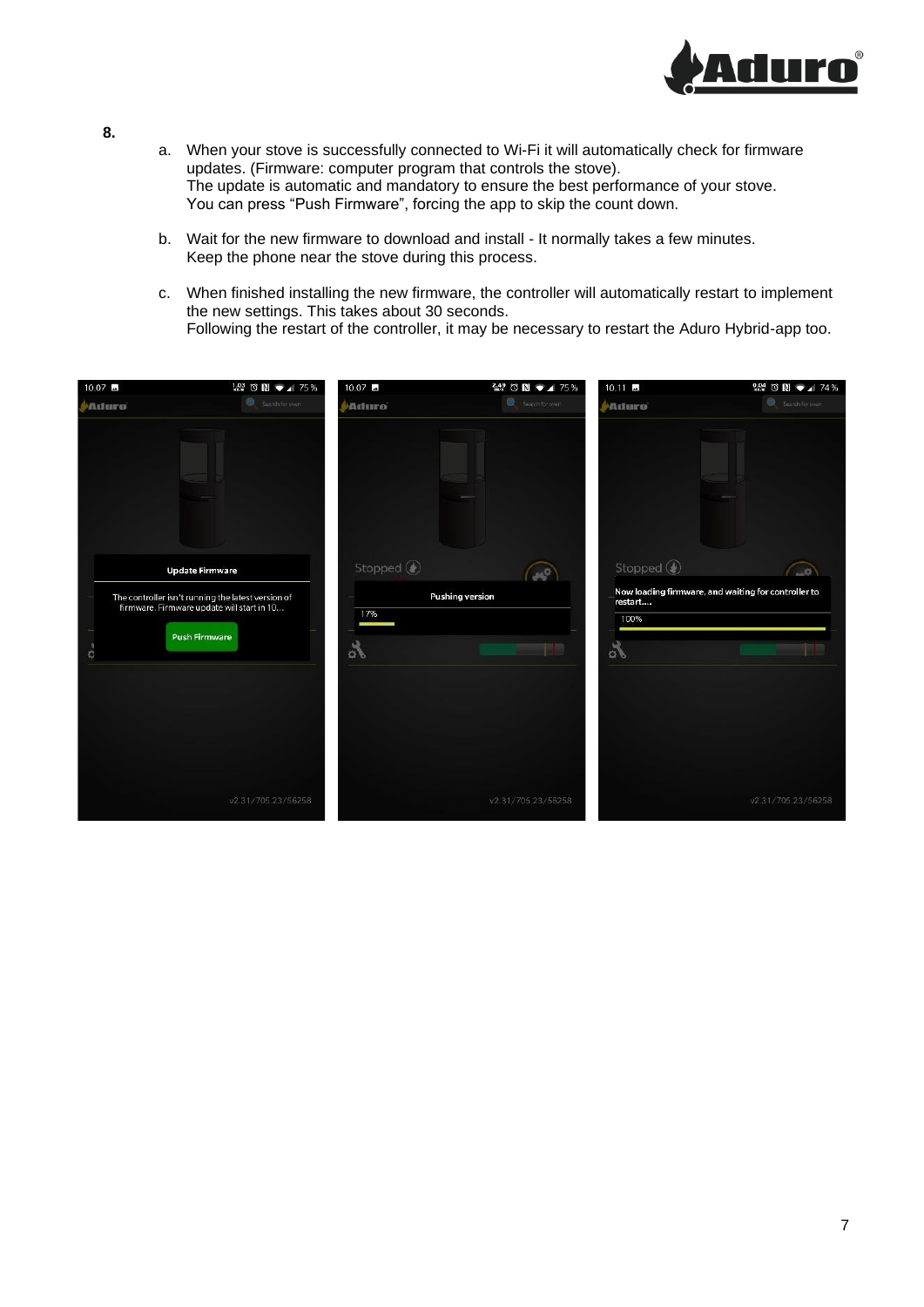

- a. When prompted by the Aduro Hybrid-app, fill out the personal information.
- b. Your stove is now connected to your home Wi-Fi and AduroCloud and has updated firmware. The home screen of the app should look like this: In the lower right corner of the home screen it should say: (v.2.31 (android) or 2.30 (iOS) / 705.34 / XXXXX) which is app-version / firmware version / serial number.

| $10.11$ $\blacksquare$                                                       | $\frac{0.15}{90.8}$ $\odot$ $\ddot{N}$ $\ddot{N}$ $\ddot{N}$ $\ddot{A}$ 74%                                                                                                                                                                                                                                                                                                             | $10.12$ $\blacksquare$ | $M$ $\odot$ N $\bullet$ 1 74% |
|------------------------------------------------------------------------------|-----------------------------------------------------------------------------------------------------------------------------------------------------------------------------------------------------------------------------------------------------------------------------------------------------------------------------------------------------------------------------------------|------------------------|-------------------------------|
| Personal Info                                                                |                                                                                                                                                                                                                                                                                                                                                                                         | Aduro                  | Search for oven               |
| emergence/safety instructions.<br>You must therefore complete the following: | For security reasons, we need the users of the Aduro Hybrid<br>stove and H1 app to carefully review our safety instructions.<br>Therefore, you must accept that you have read and understood<br>these instructions to service the stove through our app.<br>We also need contact information of the users of the stove<br>in order to contact you in case of any advice, guidelines and |                        |                               |
| Production Number (8 digits)                                                 |                                                                                                                                                                                                                                                                                                                                                                                         |                        |                               |
| First Name                                                                   |                                                                                                                                                                                                                                                                                                                                                                                         | Stopped $\bigcirc$     |                               |
| Last Name                                                                    |                                                                                                                                                                                                                                                                                                                                                                                         | By Button              |                               |
| Address                                                                      |                                                                                                                                                                                                                                                                                                                                                                                         | Smoke temp:            | 19C <sup>o</sup>              |
| Zip                                                                          |                                                                                                                                                                                                                                                                                                                                                                                         | Lo                     |                               |
| City                                                                         |                                                                                                                                                                                                                                                                                                                                                                                         |                        |                               |
| Denmark                                                                      |                                                                                                                                                                                                                                                                                                                                                                                         |                        |                               |
| Email                                                                        |                                                                                                                                                                                                                                                                                                                                                                                         |                        |                               |
| DK +45 $\star$                                                               | Phone                                                                                                                                                                                                                                                                                                                                                                                   |                        |                               |
|                                                                              | <b>SAVE</b>                                                                                                                                                                                                                                                                                                                                                                             |                        | v2.31/705.34/                 |